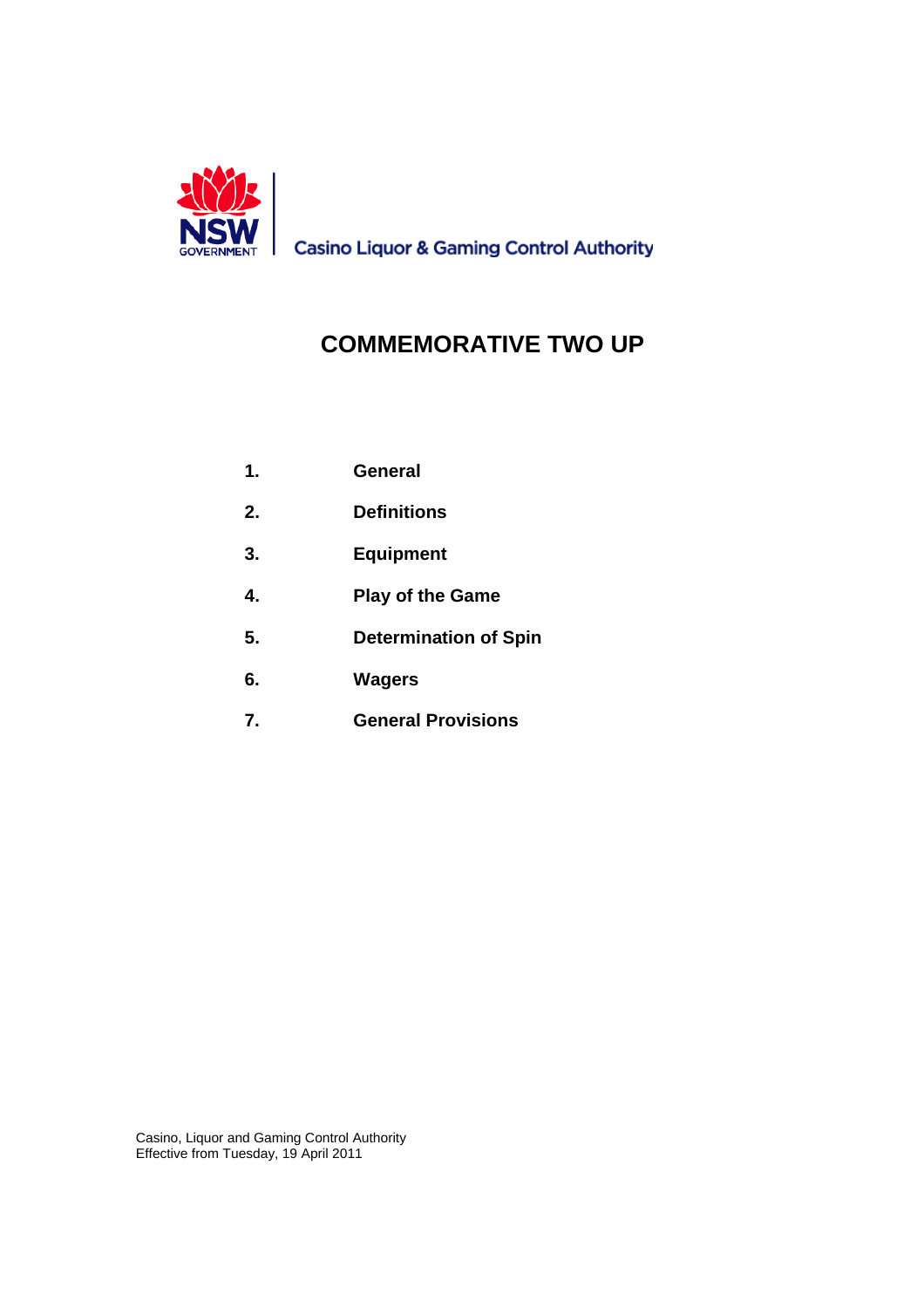# **1. General**

1.1 Commemorative Two Up may only be played on ANZAC day (25 April in any year), Victory in the Pacific Day (15 August in any year), and Remembrance Day (11 November in any year but only after noon). The game must be closed by the end of the calendar day.

# **2. Definitions**

In these Rules:

"**casino supervisor**" means a person employed in a casino in a managerial capacity relating to the conduct of gaming and includes a games supervisor;

**"head"** means the side of the penny opposite to that marked with a white cross;

**"heads"** means two or three pennies lying on the floor of the ring with the "head" side uppermost on each;

**"inspector"** means a person appointed under section 20 of the Casino, Liquor and Gaming Control Authority Act 2007;

**"kip"** means the wooden bat from which the pennies are thrown;

**"ring"** means the area inside the boundary of either a circular, rectangular or square shape with the height of the boundary being a minimum of 7 cm from the floor;

**"ringkeeper"** means the person who controls the spinner and the conduct of the game;

**"spinner"** means the patron who has elected to spin the pennies and has entered the centre of the ring and is wagering that he/she will spin heads;

**"tail"** means the side of the penny marked with a white cross; and

**"tails"** means two or three pennies lying on the floor of the ring with the "tail" side uppermost on each.

# **3. Equipment**

3.1. There shall be two sets of five pennies held by the ringkeeper. The spinner shall select three pennies from one of the sets, thrown down inside the ring by the ringkeeper.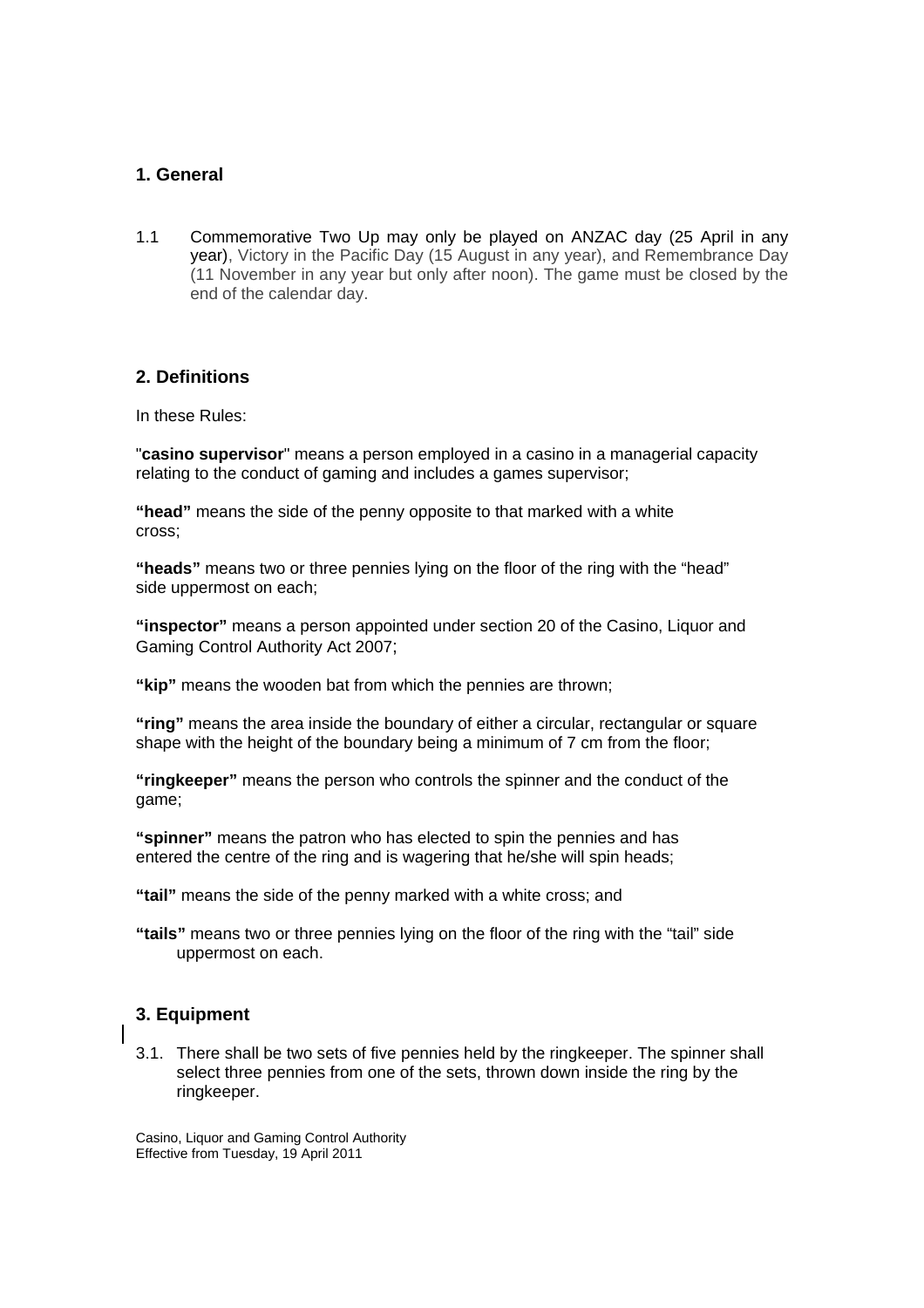- 3.2. Only three pennies shall be used for the spin.
- 3.3 A change of pennies shall be at the discretion of the ringkeeper.
- 3.4 Each of the two sets of pennies will be marked to indicate which set they belong to and will be retained by the ringkeeper.
- 3.5 The tail side of pennies will be marked with a white cross.
- 3.6 A kip for the spinning of the pennies.

#### **4. Play of the Game**

- 4.1 The ringkeeper shall select a spinner by offering the kip clockwise around the ring and shall hand the kip to the first person who accepts it.
	- 4.1.1 If no patron elects to spin, the ringkeeper shall act as the spinner and a casino supervisor shall be responsible for the supervision of the game.
- 4.2 The spinner shall select three pennies from one of the sets offered by the ringkeeper. The ringkeeper shall retain the two unselected pennies.
- 4.3 The spinner shall place the three pennies with the tail side uppermost on the kip.
- 4.4 The ringkeeper shall call "place your bets" as an advice to patrons to make their wagers.
- 4.5 On the call by the ringkeeper of "no more bets, come in spinner", the spinner shall spin the pennies.
- 4.6 The ringkeeper will confirm the outcome of the spin and announce the result.
- 4.7 If the spinner makes three consecutive "invalid spins" the ringkeeper may determine that the spinner is not able to spin and spin on the patrons behalf.
- 4.8 In the event that the spinner throws tails, the spinner shall lose the total of their wager in the centre and the right to spin.
- 4.9 A spinner after throwing three consecutive pairs of heads may withdraw from the centre of the ring.
	- 4.9.1 If subject to rule 4.1.1, the ringkeeper is acting as the spinner, they will continue to spin until a patron elects to be the spinner.
- 4.10 The spinner cannot take their winning wager from the centre of the ring unless three consecutive heads are thrown.

Casino, Liquor and Gaming Control Authority Effective from Tuesday, 19 April 2011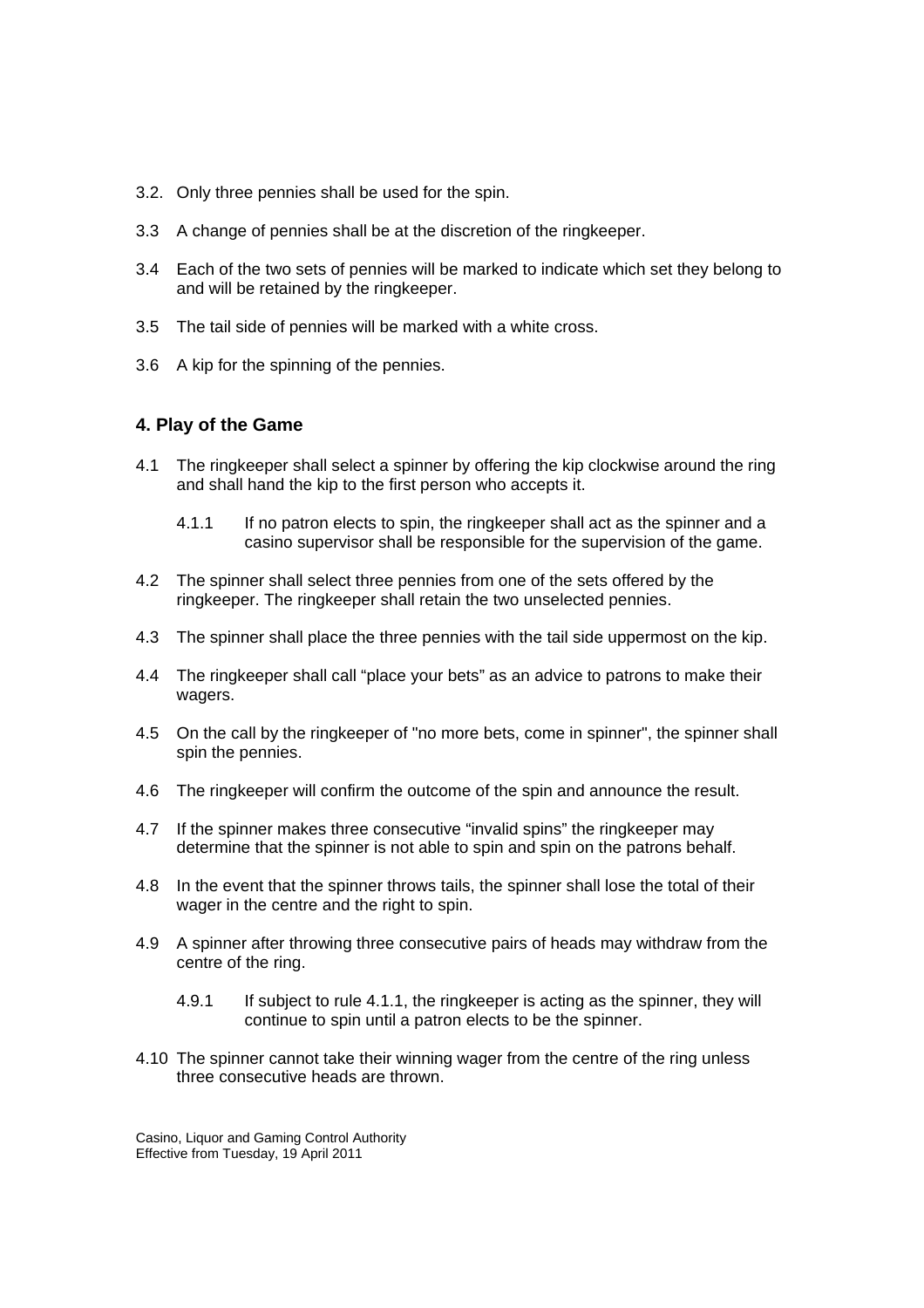# **5. Determination of Spin**

- 5.1 The ringkeeper shall declare a spin invalid by announcing "no spin" or "barred" for any of the following reasons:
	- 5.1.1 One or more pennies land or come to rest outside the ring;
	- 5.1.2 One or more pennies hit any person or foreign object inside or outside the area of the ring;
	- 5.1.3 In the opinion of the ringkeeper the pennies have not been spun at least one metre above the head of the spinner;
	- 5.1.4 One or more pennies hit the ceiling;
	- 5.1.5 The spinner is not standing within the boundaries of the ring as the pennies leave the kip;
	- 5.1.6 In the opinion of the ringkeeper the pennies have not been spun;
	- 5.1.7 One or more of the pennies fail to come to rest with one side not flat to the floor of the ring;
	- or
	- 5.1.8 any other reason announced by the ringkeeper.
- 5.2 Where possible an invalid spin shall be declared as such prior to the pennies coming to rest.
- 5.3 After a spin has been declared invalid, the ringkeeper shall attempt to disturb the pennies prior to them coming to rest.
- 5.4 The decision of the ringkeeper will be final.
- 5.5 Only the spinner and ringkeeper shall be permitted within the boundaries of the ring during play.

#### **6. Wagers**

- 6.1 Betting may occur between patrons and wagers may be made using cash or gaming chips
- 6.2 The spinner shall hand the ringkeeper the amount of money the spinner is wagering that he/she will spin a result of "heads" and the ringkeeper shall hold that wager and the equivalent amount from a "tail" bettor(s) to cover the bet.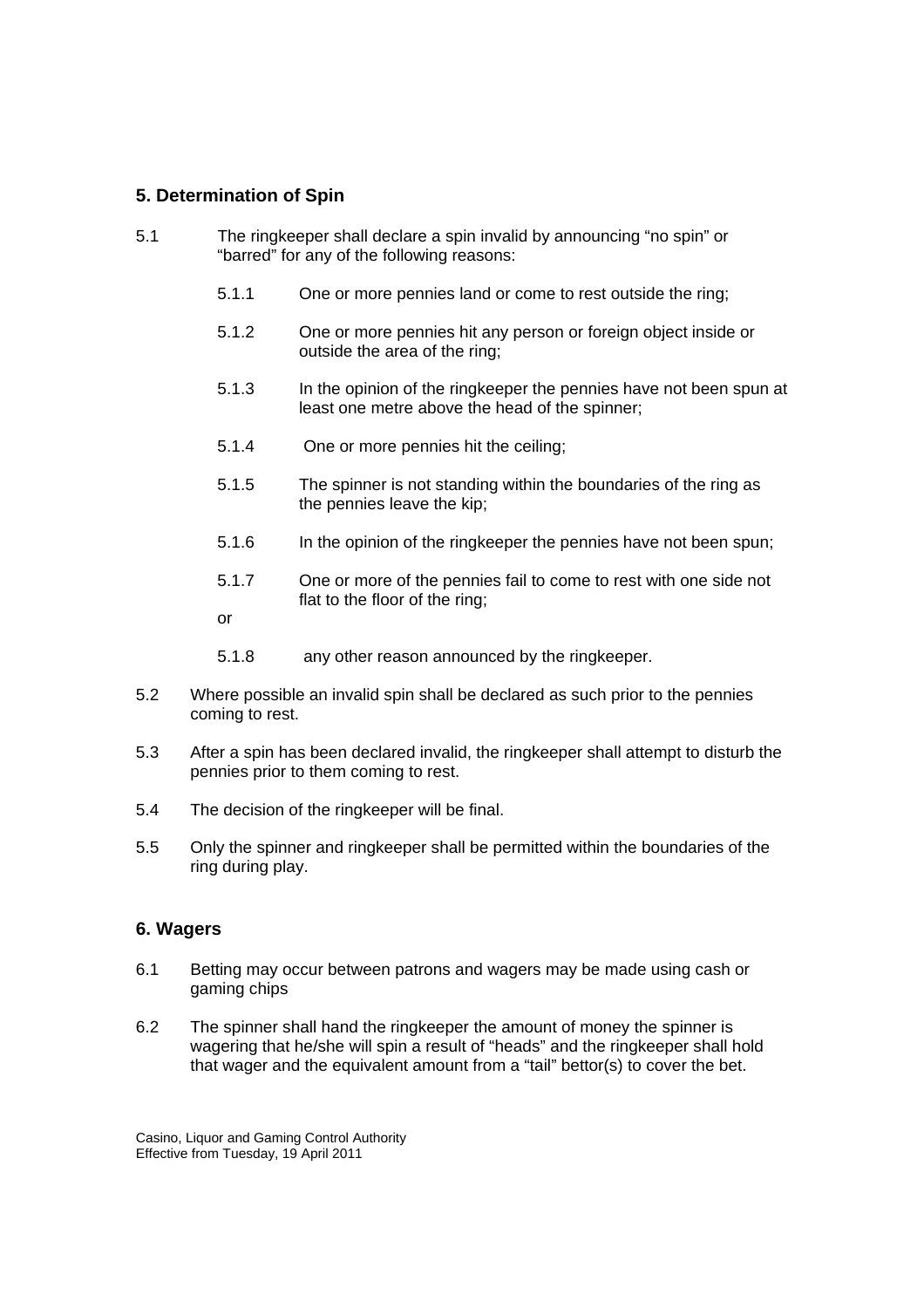- 6.2.1 A wager made by the spinner shall be set in full before the spinner shall spin the coins.
- 6.2.2 The spinner's wager shall only win if he/she has spun heads three times without spinning tails.
- 6.3 Bets will be made by a patron wishing to bet on "heads" having the value of bet matched by a patron betting on "tails";
	- 6.3.1 The patron wagering on "heads" will hold both the tails and heads wagers until the outcome of the spin.

#### **7. General Provisions**

- 7.1 A person shall not, either alone or in concert with any other person, use or control at or near a gaming table or location related to the playing of a game a calculator, computer, or other electronic, electrical or mechanical apparatus or device that is capable, with respect to a game or a part thereof, of recording, projecting, analysing or transmitting an outcome or the changing probabilities or the playing strategies to be used.
- 7.2 Rule 7.1 shall not apply to use or control by an agent or employee of the casino operator or an inspector where such person is acting in the course of their duty.
- 7.3 Where a casino supervisor is satisfied that a person has contravened any provision of rule 7.1, he/she may:
	- 7.3.1 declare that any wager made by the person is void;
	- 7.3.2 direct that the person shall be excluded from further participation in the game;
	- 7.3.3 exclude the person from the casino in line with the provisions of section 79 of the Casino Control Act 1992;
	- 7.3.4 cause the person(s) in possession of a prohibited device to be detained until such time as an inspector or a police officer has attended and assumed responsibility for the situation.
- 7.4 A casino supervisor may invalidate the outcome of a game if:
	- 7.4.1 the game is disrupted by civil commotion, fire, riot, brawl, robbery, an act of God; or
	- 7.4.2 any fraudulent act is perpetrated by any person that, in the opinion of the casino supervisor, affects the outcome of the game.